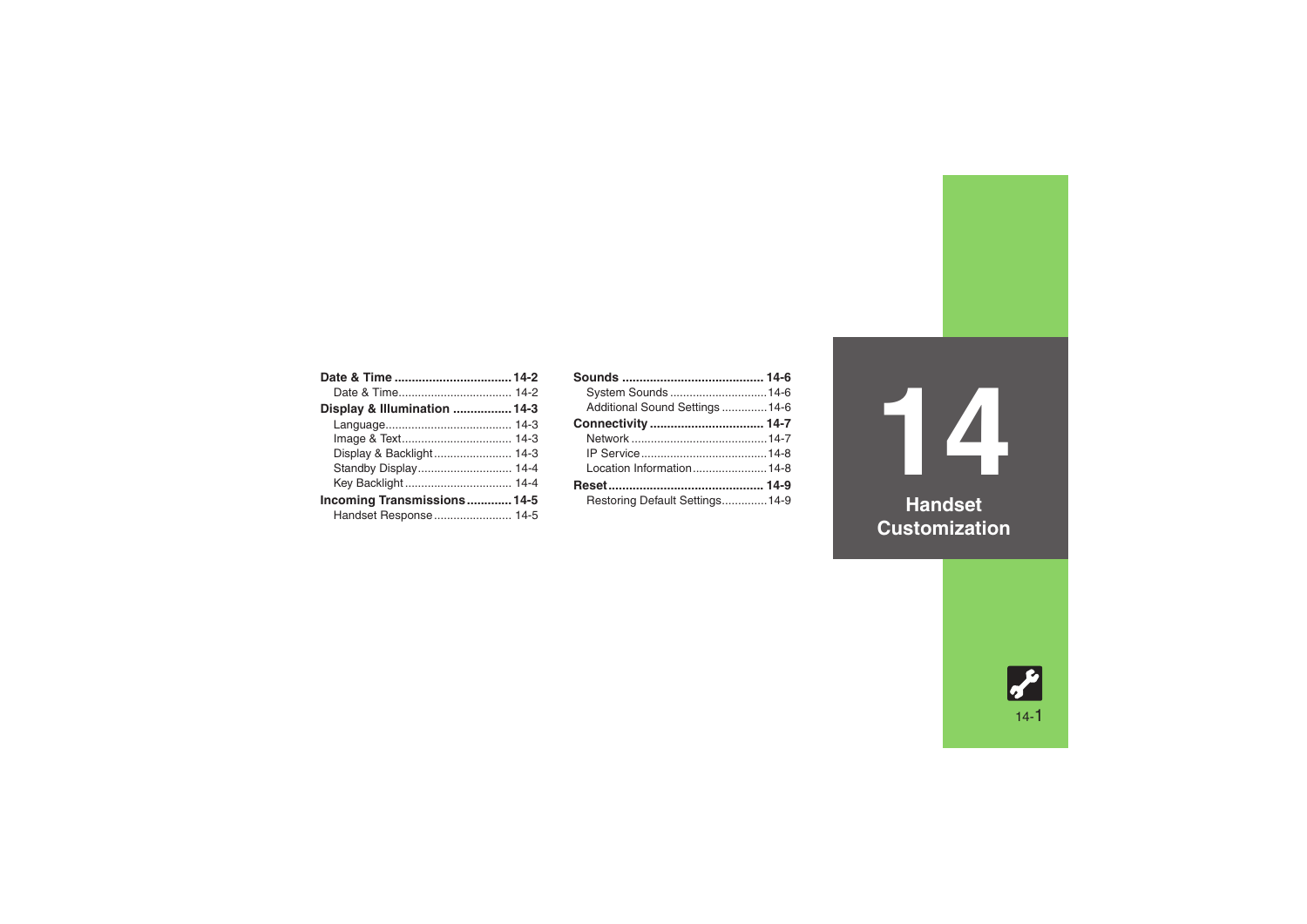#### <span id="page-1-0"></span>**Date & Time**

<span id="page-1-1"></span>

| <b>Z</b> Date & Time Settings        |                                                                                                                                                                                                                                                                                                            |
|--------------------------------------|------------------------------------------------------------------------------------------------------------------------------------------------------------------------------------------------------------------------------------------------------------------------------------------------------------|
| Date & Time                          | Start Here (.) → Settings → (.) → In Phone menu, Date & Time → (.)                                                                                                                                                                                                                                         |
| Setting the date and time            | Set Date/Time $\Rightarrow$ ( $\bullet$ ) $\Rightarrow$ Enter the year $\Rightarrow$ Enter the month $\Rightarrow$ Enter the day $\Rightarrow$<br>Enter the time $\blacktriangleright$ ( $\blacklozenge$ )                                                                                                 |
| <b>Correcting Clock manually</b>     | Time Correction $\Rightarrow$ $\bullet$ $\Rightarrow$ Manual $\Rightarrow$ $\circ$ $\Rightarrow$ Yes $\Rightarrow$ $\circ$ Yes $\Rightarrow$ $\circ$                                                                                                                                                       |
| Disabling auto Clock correction      | Time Correction $\Rightarrow$ $\circledast$ $\Rightarrow$ Auto Corr. Setting $\Rightarrow$ $\circledast$ $\Rightarrow$ Off $\Rightarrow$ $\circledast$                                                                                                                                                     |
| Setting auto Clock correction timing | Time Correction $\Rightarrow$ ( $\bullet$ ) $\Rightarrow$ Auto Corr. Setting $\Rightarrow$ ( $\bullet$ ) $\Rightarrow$ On $\Rightarrow$ ( $\circ$ ) $\Rightarrow$ Select item<br>$\blacktriangleright \textcircled{0} (\Box/\Box) \blacktriangleright \textcircled{v} \blacktriangleright \textcircled{w}$ |
| <b>Activating Daylight Saving</b>    | Daylight Saving $\Rightarrow$ ( $\bullet$ ) $\Rightarrow$ On $\Rightarrow$ ( $\bullet$ )                                                                                                                                                                                                                   |
| <b>Changing Time Zone</b>            | Set Time Zone $\blacktriangleright \textcircled{\scriptsize{\bullet}} \blacktriangleright \textcircled{\scriptsize{\bullet}}$ Select area $\blacktriangleright \textcircled{\scriptsize{\bullet}}$                                                                                                         |
| Adding custom time zone              | Set Time Zone $\Rightarrow$ $\circledast$ $\Rightarrow$ $\circledast$ $\Rightarrow$ Enter city name $\Rightarrow$ $\circledast$ $\Rightarrow$ $\circledast$ + or - $\Rightarrow$ $\circledast$ $\Rightarrow$ Enter<br>time difference $\blacktriangleright$ ( $\blacklozenge$ )                            |
| Changing time format to 12 hour      | Time Format $\Rightarrow$ ( $\bullet$ ) $\Rightarrow$ 12 Hour $\Rightarrow$ ( $\bullet$ )                                                                                                                                                                                                                  |
| Changing date format                 | <i>Date Format</i> $\bullet$ ( $\bullet$ ) $\bullet$ Select option $\bullet$ ( $\bullet$ )                                                                                                                                                                                                                 |
| Starting the Calendar week on Monday | Calendar Format $\Rightarrow$ ( $\bullet$ ) $\Rightarrow$ Monday-Sunday $\Rightarrow$ ( $\bullet$ )                                                                                                                                                                                                        |

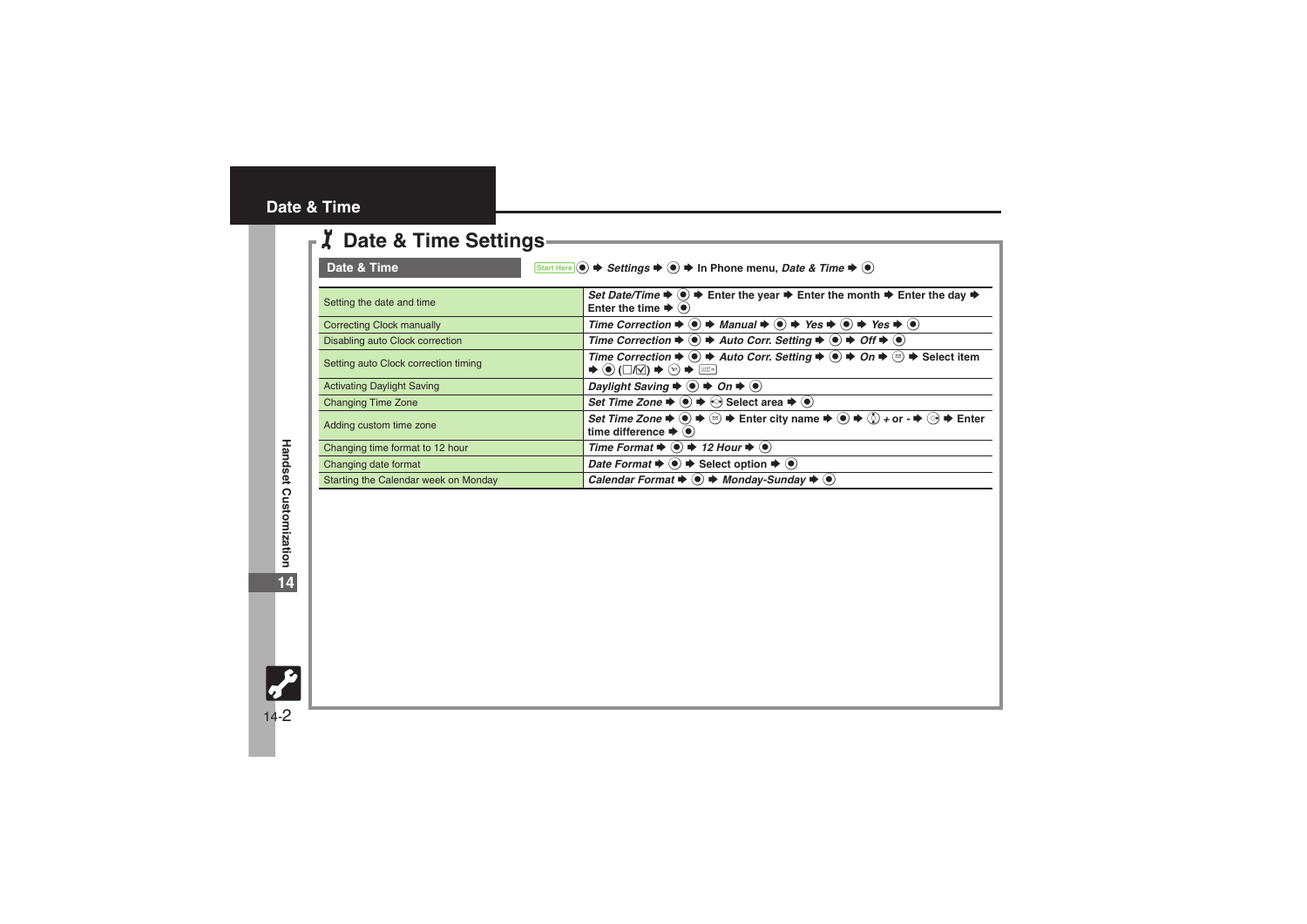<span id="page-2-3"></span><span id="page-2-2"></span><span id="page-2-1"></span>

| <b>Z</b> Display & Illumination Settings                                                             |                                                                                                                                                                                                                                                                                                                      |  |
|------------------------------------------------------------------------------------------------------|----------------------------------------------------------------------------------------------------------------------------------------------------------------------------------------------------------------------------------------------------------------------------------------------------------------------|--|
| Start Here $\odot$ $\rightarrow$ Settings $\rightarrow$ $\odot$ $\rightarrow$ Phone menu<br>Language |                                                                                                                                                                                                                                                                                                                      |  |
| Switching interface between Japanese and English                                                     | Language or 言語選択 $\blacktriangleright$ ( $\blacktriangleright$ ) $\blacktriangleright$ English or $\exists$ $\blacktriangle$ $\#$ $\blacktriangleright$ ( $\blacktriangleright$                                                                                                                                      |  |
| Image & Text                                                                                         | Start Here $\circledcirc \Rightarrow$ Settings $\Rightarrow \circledcirc \Rightarrow$ In Phone menu, Display $\Rightarrow \circledcirc$                                                                                                                                                                              |  |
| Showing preloaded images for incoming calls, etc.                                                    | System Graphics $\Rightarrow$ ( $\bullet$ ) $\Rightarrow$ Select item $\Rightarrow$ ( $\bullet$ ) $\Rightarrow$ Preset Animation (or Pattern 1<br>to Pattern 3) $\blacktriangleright$ ( $\blacklozenge$ )                                                                                                            |  |
| Showing Data Folder images for incoming calls, etc.                                                  | System Graphics $\blacklozenge \odot \blacklozenge$ Select item $\blacklozenge \odot \blacklozenge$ Select folder $\blacklozenge \odot \blacklozenge$ Select<br>image $\Rightarrow$ $\bullet$ $\Rightarrow$ Specify image area $\Rightarrow$ $\bullet$<br>• Some images may be usable without specifying image area. |  |
| Showing Customized Screen for incoming calls, etc.                                                   | System Graphics $\Rightarrow$ $\circledast$ $\Rightarrow$ Select item $\Rightarrow$ $\circledast$ $\Rightarrow$ Customized Screen $\Rightarrow$ $\circledast$ $\Rightarrow$ $\circledast$<br>. Not available for <i>Power On</i> or <i>Power Off.</i>                                                                |  |
| Selecting image enhancement option for Standby and<br>video playback                                 | Vivid Mode $\Rightarrow$ $\bullet$ $\Rightarrow$ Select option $\Rightarrow$ $\bullet$ )                                                                                                                                                                                                                             |  |
| Changing font of numbers entered in Standby                                                          | Dial Number $\blacktriangleright$ $\blacklozenge$ $\blacktriangleright$ Select pattern $\blacktriangleright$ $\blacklozenge$                                                                                                                                                                                         |  |
| Showing a message each time handset is turned on                                                     | Greeting Message $\Rightarrow$ $\circledast$ $\Rightarrow$ Edit Message $\Rightarrow$ $\circledast$ $\Rightarrow$ Enter message $\Rightarrow$ $\circledast$ $\Rightarrow$<br>Switch On/Off $\Rightarrow$ $\bullet$ $\Rightarrow$ On $\Rightarrow$ $\bullet$                                                          |  |
| <b>Display &amp; Backlight</b>                                                                       | Start Here $\circledcirc \Rightarrow$ Settings $\Rightarrow \circledcirc \Rightarrow$ In Phone menu, Display $\Rightarrow \circledcirc$                                                                                                                                                                              |  |
| Disabling display transition effects                                                                 | Display Effects $\blacklozenge$ $\blacklozenge$ $\blacktriangleright$ Off $\blacktriangleright$ $\blacklozenge$                                                                                                                                                                                                      |  |
| Changing Display/key Backlight illumination time                                                     | Backlight $\Rightarrow$ $\circledast$ $\Rightarrow$ Time Out $\Rightarrow$ $\circledast$ $\Rightarrow$ Select time $\Rightarrow$ $\circledast$                                                                                                                                                                       |  |
| <b>Changing Display Brightness</b>                                                                   | <i>Backlight</i> $\rightarrow$ <b>(e)</b> $\rightarrow$ <i>Brightness</i> $\rightarrow$ <b>(e)</b> $\rightarrow$ Adjust level $\rightarrow$ <b>(e)</b>                                                                                                                                                               |  |
| Canceling/activating Light Sensor                                                                    | <i>Backlight</i> $\blacktriangleright$ ( $\blacktriangleright$ ) $\blacktriangleright$ <i>Brightness</i> $\blacktriangleright$ ( $\blacktriangleright$ ) $\blacktriangleright$ ( $\triangle$ ) $\blacktriangleright$ ( $\blacktriangleright$ )                                                                       |  |
| Changing inactivity time after which Display turns off                                               | Display Saving $\Rightarrow$ $\bullet$ $\Rightarrow$ Select period $\Rightarrow$ $\bullet$                                                                                                                                                                                                                           |  |
|                                                                                                      |                                                                                                                                                                                                                                                                                                                      |  |

<span id="page-2-0"></span>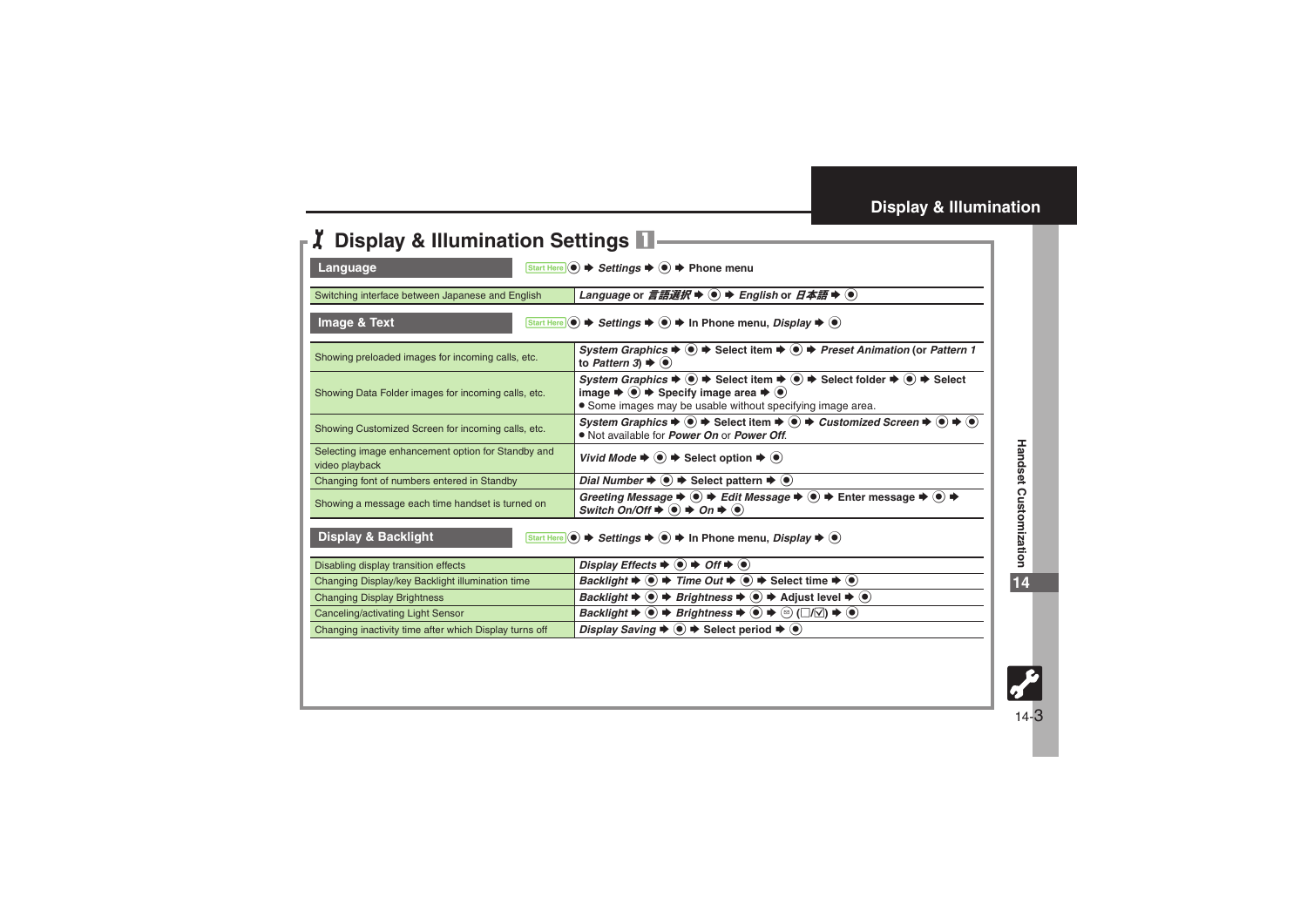**Display & Illumination**

### 1**Display & Illumination Settings** 2

<span id="page-3-1"></span><span id="page-3-0"></span>

| <b>Standby Display</b><br>Start Here $\bullet$ $\bullet$ Settings $\bullet$ $\bullet$ $\bullet$ In Phone menu, Display $\bullet$ $\bullet$ $\bullet$ Standby Display $\bullet$ $\bullet$ |                                                                                                                                                                                                                                                                                 |  |
|------------------------------------------------------------------------------------------------------------------------------------------------------------------------------------------|---------------------------------------------------------------------------------------------------------------------------------------------------------------------------------------------------------------------------------------------------------------------------------|--|
| Changing Clock/Calendar                                                                                                                                                                  | Clock/Calendar $\Rightarrow$ $\bullet$ $\Rightarrow$ Select type $\Rightarrow$ $\bullet$ )                                                                                                                                                                                      |  |
| Showing Network service provider name in Standby                                                                                                                                         | Show Operator Name $\Rightarrow$ $\bullet$ $\Rightarrow$ On $\Rightarrow$ $\bullet$                                                                                                                                                                                             |  |
| Hiding Pedometer in Standby                                                                                                                                                              | Pedometer $\Rightarrow$ ( $\bullet$ ) $\Rightarrow$ Off $\Rightarrow$ ( $\bullet$ )                                                                                                                                                                                             |  |
| <b>Key Backlight</b>                                                                                                                                                                     | Start Here $\odot$ $\blacktriangleright$ Settings $\blacktriangleright$ $\odot$ $\blacktriangleright$ Phone menu                                                                                                                                                                |  |
| Disabling key Backlight illumination                                                                                                                                                     | Set Key Light $\Rightarrow$ $\bullet$ $\Rightarrow$ Off $\Rightarrow$ $\bullet$                                                                                                                                                                                                 |  |
| Changing Key Illumination pattern by event                                                                                                                                               | Sounds & Alerts $\Rightarrow$ $\circledast$ $\Rightarrow$ Set Key Illumi $\Rightarrow$ $\circledast$ $\Rightarrow$ Select item $\Rightarrow$ $\circledast$ $\Rightarrow$ Key<br>Pattern $\Rightarrow$ $\circledast$ $\Rightarrow$ Select pattern $\Rightarrow$ $\circledast$    |  |
| Disabling Key Illumination by event                                                                                                                                                      | Sounds & Alerts $\Rightarrow$ ( $\bullet$ ) $\Rightarrow$ Set Key Illumi $\Rightarrow$ ( $\bullet$ ) $\Rightarrow$ Select item $\Rightarrow$ ( $\bullet$ ) $\Rightarrow$ Switch<br>$On/Off \Rightarrow \textcircled{\bullet} \Rightarrow Off \Rightarrow \textcircled{\bullet}$ |  |

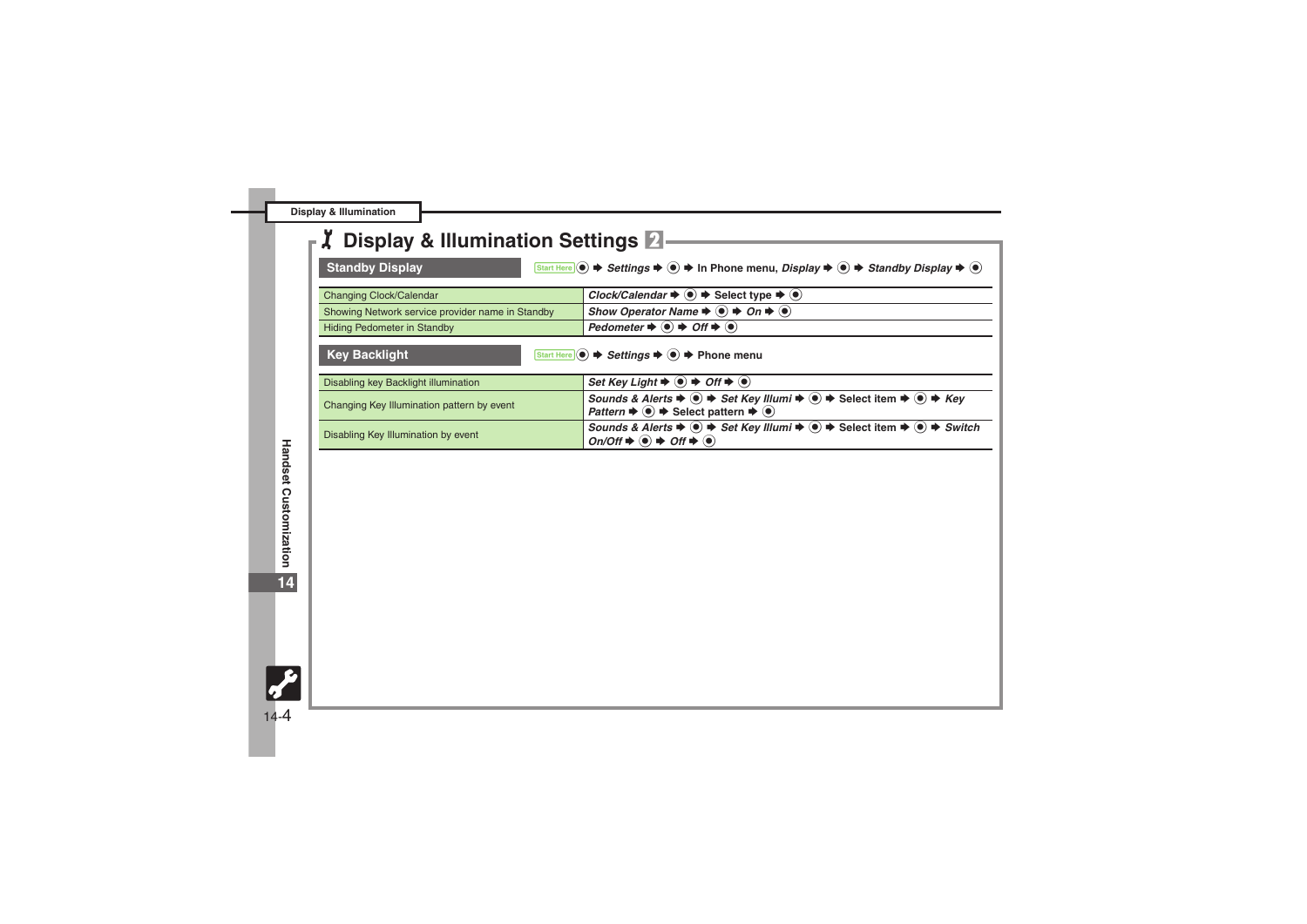## 1**Incoming Transmission Settings**

<span id="page-4-0"></span>

<span id="page-4-1"></span>Handset Response **7 8 Start Here** ● <del>></del> Settings  $\rightarrow$  ● In Phone menu, *Sounds & Alerts*  $\rightarrow$  ●

| Changing ringtone volume                                 | Volume $\Rightarrow$ $\circledast$ $\Rightarrow$ Select item $\Rightarrow$ $\circledast$ $\Rightarrow$ Adjust level $\Rightarrow$ $\circledast$                                                                                                                                                                                 |
|----------------------------------------------------------|---------------------------------------------------------------------------------------------------------------------------------------------------------------------------------------------------------------------------------------------------------------------------------------------------------------------------------|
| Setting illumination color                               | Event Light $\blacktriangleright \textcircled{\tiny{\bullet}} \blacktriangleright$ Select item $\blacktriangleright \textcircled{\tiny{\bullet}} \blacktriangleright$ Light Color $\blacktriangleright \textcircled{\tiny{\bullet}}$ Select color $\blacktriangleright \textcircled{\tiny{\bullet}}$                            |
| Changing Key Illumination patterns                       | Event Light $\Rightarrow$ $\circledast$ $\Rightarrow$ Select item $\Rightarrow$ $\circledast$ $\Rightarrow$ Key Pattern $\Rightarrow$ $\circledast$ $\Rightarrow$ Select pattern<br>$\blacktriangleright$ (e)                                                                                                                   |
| Selecting illumination option                            | Event Light $\Rightarrow$ $\circledast$ $\Rightarrow$ Select item $\Rightarrow$ $\circledast$ $\Rightarrow$ Switch On/Off $\Rightarrow$ $\circledast$ $\Rightarrow$ On, Link to<br>Sound or $Off \Rightarrow \circledast$<br>• For Link to Sound, press $\odot$ again.                                                          |
| Enabling/disabling illumination for missed transmissions | Status Light $\Rightarrow$ $\circledast$ $\Rightarrow$ Select item $\Rightarrow$ $\circledast$ $\Rightarrow$ Switch On/Off $\Rightarrow$ $\circledast$ $\Rightarrow$ On or Off $\Rightarrow$ $\circledast$                                                                                                                      |
| Setting illumination color for missed transmissions      | Status Light $\Rightarrow$ $\circledast$ $\Rightarrow$ Select item $\Rightarrow$ $\circledast$ $\Rightarrow$ Light Color $\Rightarrow$ $\circledast$ $\Rightarrow$ Select color $\Rightarrow$ $\circledast$                                                                                                                     |
| Answering calls with other keys                          | Any Key Answer $\Rightarrow$ $\bullet$ $\Rightarrow$ On $\Rightarrow$ $\bullet$<br>• Use $[0^{\frac{1}{2}}]$ - $[9^{\frac{5}{2}}]$ , $[\frac{1}{2}, \frac{1}{2}, \frac{1}{2}]$ , $[\frac{1}{2}, \frac{1}{2}]$ , $[\frac{1}{2}, \frac{1}{2}]$ , $[\frac{1}{2}, \frac{1}{2}]$ or $[\frac{1}{2}]$ in addition to $[\frac{5}{2}]$ . |

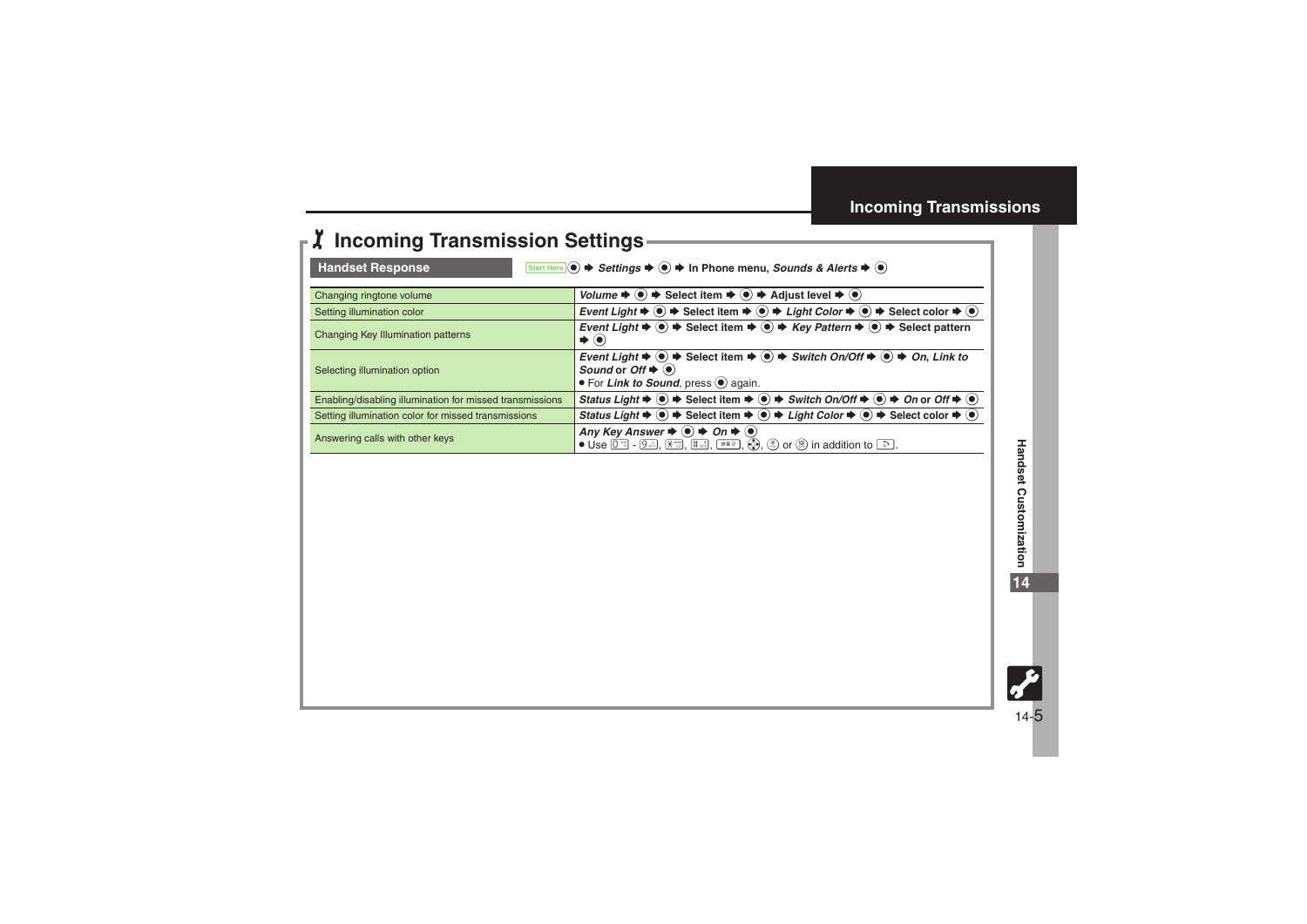#### <span id="page-5-0"></span>1**Sound Settings**

<span id="page-5-1"></span>

| <b>System Sounds</b>                    | Start Here $\odot$ $\blacktriangleright$ Settings $\blacktriangleright$ $\odot$ $\blacktriangleright$ In Phone menu, Sounds & Alerts $\blacktriangleright$ $\odot$                                                                                                                                                                                               |
|-----------------------------------------|------------------------------------------------------------------------------------------------------------------------------------------------------------------------------------------------------------------------------------------------------------------------------------------------------------------------------------------------------------------|
| <b>Enabling Keypad Tones</b>            | System Sounds $\Rightarrow$ $\circledast \Rightarrow$ Keypad Tones $\Rightarrow$ $\circledast \Rightarrow$ Select tone $\Rightarrow$ $\circledast$                                                                                                                                                                                                               |
| Changing S! Circle Talk tone            | System Sounds $\Rightarrow$ ( $\bullet$ ) $\Rightarrow$ S! Circle Talk $\Rightarrow$ ( $\bullet$ ) $\Rightarrow$ Select tone $\Rightarrow$ ( $\bullet$ )                                                                                                                                                                                                         |
| <b>Changing other System Sounds</b>     | System Sounds $\Rightarrow$ ( $\bullet$ ) $\Rightarrow$ Select item $\Rightarrow$ ( $\bullet$ ) $\Rightarrow$ Tone or Sound $\Rightarrow$ ( $\bullet$ ) $\Rightarrow$ Select<br>folder $\Rightarrow$ $\circledast$ $\Rightarrow$ Select tone/file $\Rightarrow$ $\circledast$<br>$\bullet$ For files with limited usage period, choose Yes and press $\bullet$ . |
| <b>Disabling System Sounds</b>          | System Sounds $\Rightarrow$ $\circledast \Rightarrow$ Select item $\Rightarrow$ $\circledast \Rightarrow$ Tone or Sound $\Rightarrow$ $\circledast \Rightarrow$ Off $\Rightarrow$ $\circledast$<br>. Not available for S! Circle Talk.                                                                                                                           |
| <b>Changing System Sound duration</b>   | System Sounds $\Rightarrow$ ( $\bullet$ ) $\Rightarrow$ Select item $\Rightarrow$ ( $\bullet$ ) $\Rightarrow$ Duration $\Rightarrow$ ( $\bullet$ ) $\Rightarrow$ Select/enter<br>time $\blacktriangleright$ ( $\blacklozenge$ )<br>. Not available for <i>Keypad Tones</i> or S! Circle Talk.                                                                    |
| <b>Changing System Sound volume</b>     | Volume $\Rightarrow$ $\circledast$ $\Rightarrow$ General Volume $\Rightarrow$ $\circledast$ $\Rightarrow$ Adjust level $\Rightarrow$ $\circledast$                                                                                                                                                                                                               |
| <b>Additional Sound Settings</b>        | Start Here $\odot \rightarrow$ Settings $\Rightarrow$ $\odot \rightarrow$ Phone menu                                                                                                                                                                                                                                                                             |
| Disabling Speaker when using Headphones | <i>Ringer Output</i> $\blacktriangleright$ ( $\blacklozenge$ ) $\blacktriangleright$ <i>Earphone</i> $\blacktriangleright$ ( $\blacklozenge$ )                                                                                                                                                                                                                   |
| <b>Activating Speaker surround</b>      | Sounds & Alerts $\bigstar$ ( $\bullet$ ) $\bigstar$ Surround $\bigstar$ ( $\bullet$ ) $\bigstar$ On $\bigstar$ ( $\bullet$ )                                                                                                                                                                                                                                     |

<span id="page-5-2"></span>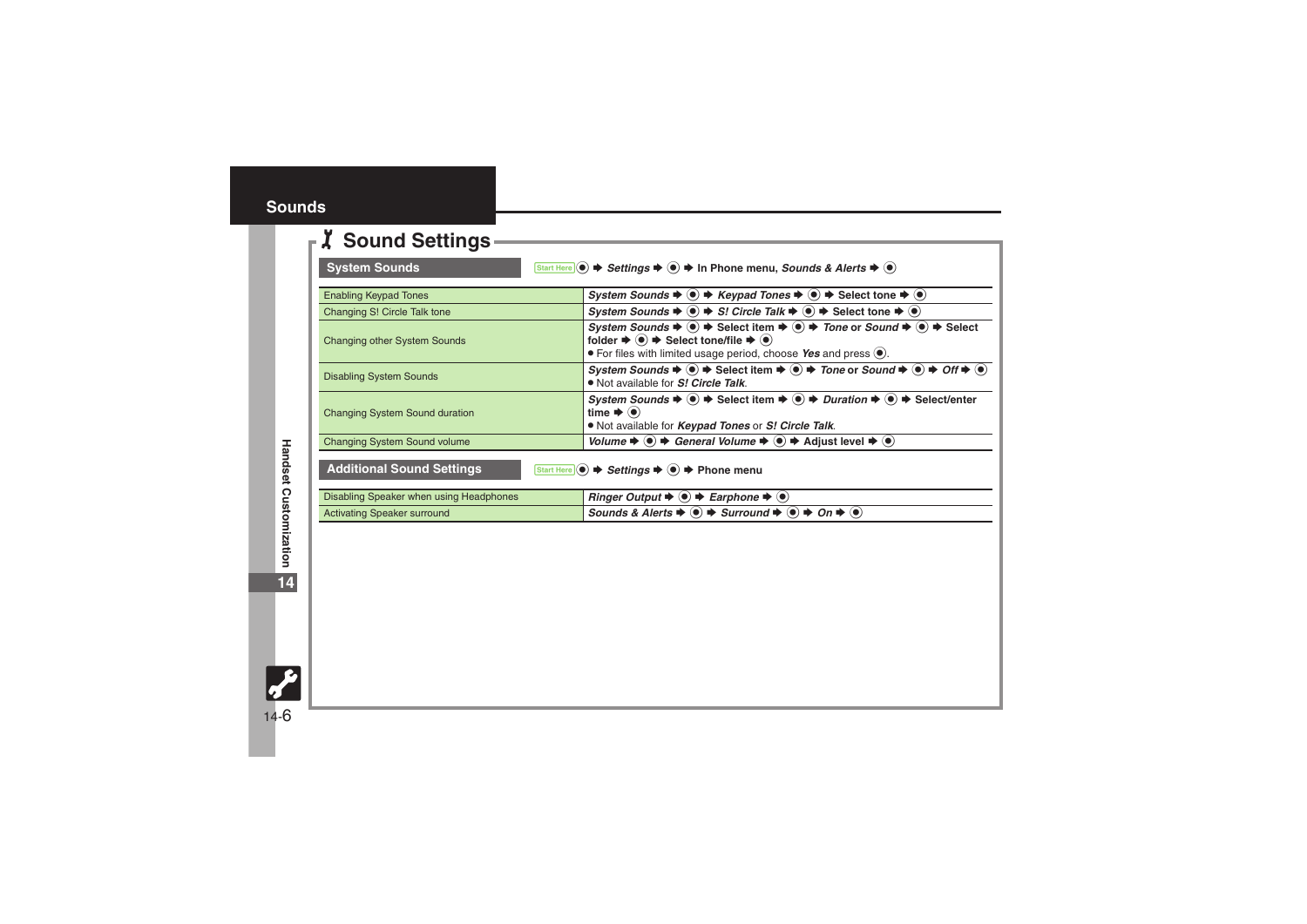<span id="page-6-1"></span>

| <b>J</b> Connectivity Settings                                                                                  |                                                                                                                                                                                                                                                                                                                                                                                                                                                                                                                                                                                                             |  |
|-----------------------------------------------------------------------------------------------------------------|-------------------------------------------------------------------------------------------------------------------------------------------------------------------------------------------------------------------------------------------------------------------------------------------------------------------------------------------------------------------------------------------------------------------------------------------------------------------------------------------------------------------------------------------------------------------------------------------------------------|--|
| <b>Network</b><br>Start Here $\odot$ $\Rightarrow$ Settings $\Rightarrow$ $\odot$ $\Rightarrow$ $\odot$ Network |                                                                                                                                                                                                                                                                                                                                                                                                                                                                                                                                                                                                             |  |
| Selecting a Network manually                                                                                    | Select Network $\blacktriangleright$ $\odot$ $\blacktriangleright$ Manual $\blacktriangleright$ $\odot$ $\blacktriangleright$ Select Network $\blacktriangleright$ $\odot$                                                                                                                                                                                                                                                                                                                                                                                                                                  |  |
| <b>Adding preferred Networks</b>                                                                                | Select Network $\blacktriangleright$ $\textcircled{\tiny{\bullet}}$ $\blacktriangleright$ Set Preferred $\blacktriangleright$ $\textcircled{\tiny{\bullet}}$ $\blacktriangleright$ Select target location $\blacktriangleright$ $\textcircled{\tiny{\bullet}}$<br><i>Insert</i> $\blacktriangleright$ ( $\blacklozenge$ ) $\blacktriangleright$ Select Network $\blacktriangleright$ ( $\blacklozenge$ )                                                                                                                                                                                                    |  |
| Adding preferred Networks to the end                                                                            | Select Network $\blacktriangleright \; \textcircled{\textcircled{\#}}\;$ Set Preferred $\blacktriangleright \; \textcircled{\textcircled{\#}}\; \textcircled{\textcircled{\#}}\;$ Add to End $\blacktriangleright \; \textcircled{\textcircled{\#}}\;$<br>Select Network $\blacktriangleright$ ( $\blacklozenge$ )                                                                                                                                                                                                                                                                                          |  |
| <b>Deleting preferred Networks</b>                                                                              | Select Network $\blacktriangleright$ ( $\blacktriangleright$ ) $\blacktriangleright$ Set Preferred $\blacktriangleright$ ( $\blacktriangleright$ ) $\blacktriangleright$ Select Network $\blacktriangleright$ ( $\blacktriangleright$ ) $\blacktriangleright$ Delete<br>$\blacktriangleright$ $\odot$                                                                                                                                                                                                                                                                                                       |  |
| <b>Adding Networks</b>                                                                                          | Select Network $\Rightarrow$ ( $\bullet$ ) $\Rightarrow$ Add New Network $\Rightarrow$ ( $\bullet$ ) $\Rightarrow$ Add $\Rightarrow$ ( $\bullet$ ) $\Rightarrow$ Enter<br>country code $\Rightarrow$ $\circledast \Rightarrow$ Enter Network code $\Rightarrow$ $\circledast \Rightarrow$ Enter name $\Rightarrow$ $\circledast \Rightarrow$<br>Select NW Type $\Rightarrow$ $\bullet$ $\Rightarrow$ Select type $\Rightarrow$ $\bullet$<br>• After selecting <i>Add New Network</i> and pressing (.), Network list appears if<br>Network has already been added. To add more, press (e) again and proceed. |  |
| <b>Editing Networks</b>                                                                                         | Select Network $\Rightarrow$ $\circledast$ $\Rightarrow$ Add New Network $\Rightarrow$ $\circledast$ $\Rightarrow$ Select Network $\Rightarrow$ $\circledast$ $\Rightarrow$<br>Change $\Rightarrow$ $\bullet$ $\Rightarrow$ Edit in the same manner as adding Networks $\Rightarrow$ $\bullet$                                                                                                                                                                                                                                                                                                              |  |
| <b>Deleting Networks</b>                                                                                        | Select Network $\Rightarrow$ ( $\bullet$ ) $\Rightarrow$ Add New Network $\Rightarrow$ ( $\bullet$ ) $\Rightarrow$ Select Network $\Rightarrow$ ( $\bullet$ ) $\Rightarrow$<br>Delete $\blacktriangleright$ ( $\blacklozenge$ )                                                                                                                                                                                                                                                                                                                                                                             |  |
| Switching Network services manually                                                                             | Select Service $\Rightarrow$ $\circledast$ $\Rightarrow$ Manual $\Rightarrow$ $\circledast$ $\Rightarrow$ Select service $\Rightarrow$ $\circledast$                                                                                                                                                                                                                                                                                                                                                                                                                                                        |  |
| <b>Retrieving Network Information</b>                                                                           | Retrieve NW Info $\blacklozenge$ $\blacklozenge$ Yes $\blacktriangleright$ $\blacklozenge$                                                                                                                                                                                                                                                                                                                                                                                                                                                                                                                  |  |
| <b>Checking Network status</b>                                                                                  | Network Info $\blacktriangleright$ ( $\blacklozenge$ )                                                                                                                                                                                                                                                                                                                                                                                                                                                                                                                                                      |  |
| Editing access point names for external devices                                                                 | External Device $\Rightarrow$ $\bullet$ $\Rightarrow$ Select name $\Rightarrow$ $\bullet$ $\Rightarrow$ Edit $\Rightarrow$ $\bullet$ )                                                                                                                                                                                                                                                                                                                                                                                                                                                                      |  |
| Clearing access point names for external devices                                                                | External Device $\Rightarrow$ ( $\bullet$ ) $\Rightarrow$ ( $\circ$ ) $\Rightarrow$ Reset $\Rightarrow$ ( $\bullet$ ) $\Rightarrow$ Enter Handset Code $\Rightarrow$ ( $\bullet$ ) $\Rightarrow$<br>Yes $\blacktriangleright$ ( $\blacklozenge$ )                                                                                                                                                                                                                                                                                                                                                           |  |

<span id="page-6-0"></span>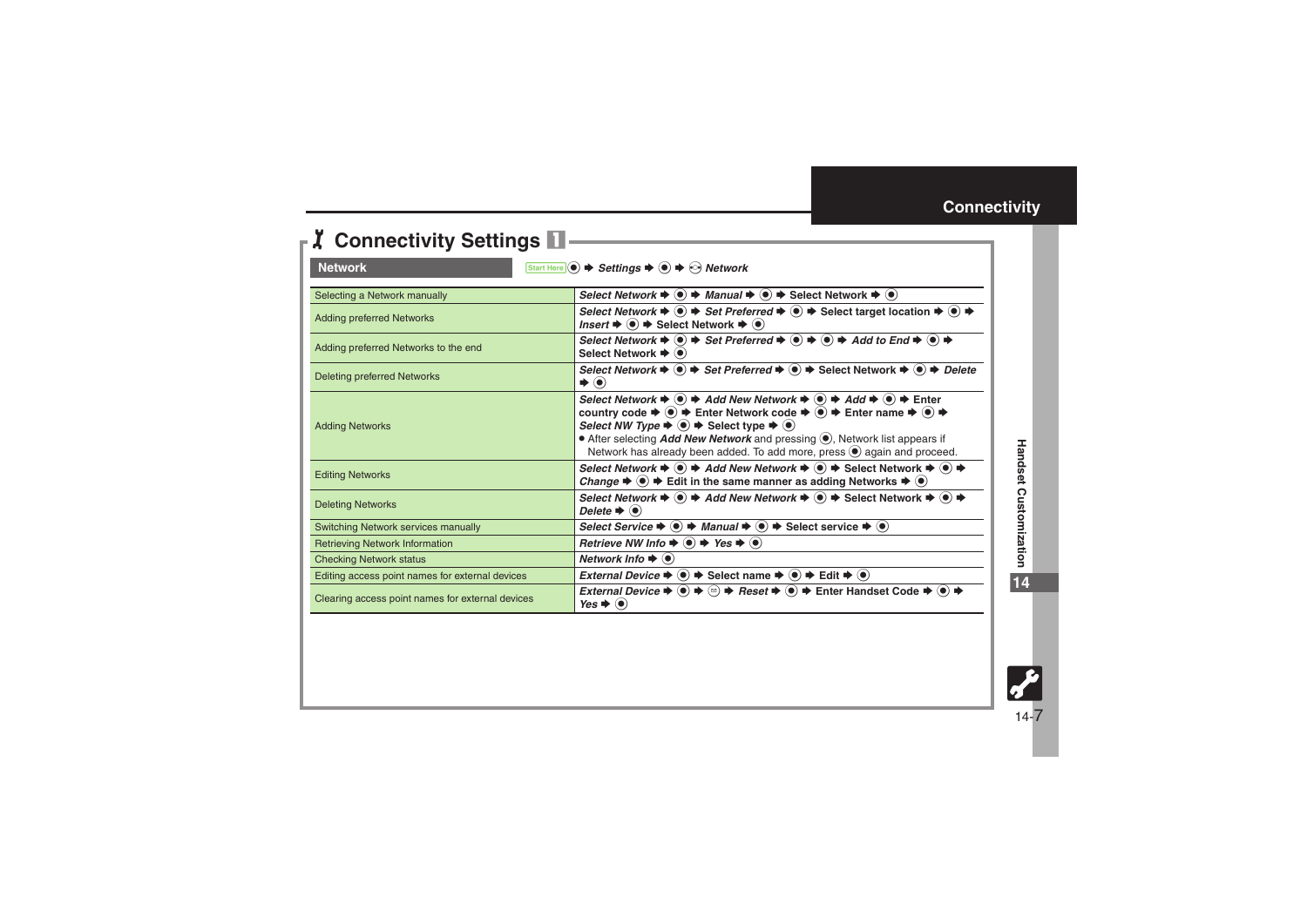|  | Connectivity |  |
|--|--------------|--|
|  |              |  |

<span id="page-7-1"></span><span id="page-7-0"></span>

| <b>X</b> Connectivity Settings 2                                                   |                                                                                                                                                                                                                                                                                                                                     |
|------------------------------------------------------------------------------------|-------------------------------------------------------------------------------------------------------------------------------------------------------------------------------------------------------------------------------------------------------------------------------------------------------------------------------------|
|                                                                                    |                                                                                                                                                                                                                                                                                                                                     |
| <b>IP Service</b>                                                                  | Start Here $\odot \blacktriangleright$ Settings $\blacktriangleright \odot \blacktriangleright$ In Phone menu, Locks $\blacktriangleright \odot$                                                                                                                                                                                    |
| <b>Disabling IP Service</b>                                                        | IP Service Setting $\blacktriangleright$ (a) $\blacktriangleright$ Off $\blacktriangleright$ (a) $\blacktriangleright$ Enter Handset Code $\blacktriangleright$ (a)<br>. When Off, S! Friend's Status, S! Circle Talk, Decoration Call, S! Appli Notification<br>Setting and Mobile Widget Notification Setting are disabled.       |
| <b>Location Information</b>                                                        | Start Here $\odot$ $\blacktriangleright$ Settings $\blacktriangleright$ $\odot$ $\blacktriangleright$ $\odot$ Network $\blacktriangleright$ Location Info $\blacktriangleright$ $\odot$                                                                                                                                             |
| Adding/editing Location Information destination URLs                               | URL Setting $\Rightarrow$ $\circledast \Rightarrow$ <empty> (or select URL) <math>\Rightarrow</math> <math>\circledast \Rightarrow</math> Edit <math>\Rightarrow</math> <math>\circledast \Rightarrow</math> Enter<br/>URL <math>\blacktriangleright</math> (<math>\blacklozenge</math>)<br/>• Default URL is not editable.</empty> |
| Specifying Location Information destination URL                                    | URL Setting $\Rightarrow$ $\bullet$ $\Rightarrow$ Select URL $\Rightarrow$ $\bullet$                                                                                                                                                                                                                                                |
| Viewing Location Information destination URL                                       | URL Setting $\Rightarrow$ $\circledcirc$ $\Rightarrow$ Select URL $\Rightarrow$ $\circledcirc$ $\Rightarrow$ Display $\Rightarrow$ $\circledcirc$                                                                                                                                                                                   |
| Deleting Location Information destination URLs                                     | URL Setting $\Rightarrow$ ( $\bullet$ ) $\Rightarrow$ Select URL $\Rightarrow$ ( $\circ$ ) $\Rightarrow$ Delete $\Rightarrow$ ( $\bullet$ ) $\Rightarrow$ Yes $\Rightarrow$ ( $\bullet$ )                                                                                                                                           |
| <b>Hiding Location Information</b>                                                 | Datum On/Off $\Rightarrow$ $\circledast$ $\Rightarrow$ Off $\Rightarrow$ $\circledast$ $\Rightarrow$ Enter Handset Code $\Rightarrow$ $\circledast$                                                                                                                                                                                 |
| Changing Location Information confirmation option                                  | <i>Location Property</i> $\bullet$ $\bullet$ $\bullet$ Select option $\bullet$ $\bullet$                                                                                                                                                                                                                                            |
| Suppressing Information window after sending Location<br>Information automatically | Inform Location $\Rightarrow$ $\circledast$ $\Rightarrow$ Do not Show $\Rightarrow$ $\circledast$ $\Rightarrow$ Enter Handset Code $\Rightarrow$ $\circledast$                                                                                                                                                                      |
| Opening sent Location Information records                                          | Offer Loc. Logs $\Rightarrow$ $\circledast$ $\Rightarrow$ Select record $\Rightarrow$ $\circledast$                                                                                                                                                                                                                                 |
| Deleting sent Location Information records                                         | Offer Loc. Logs $\Rightarrow$ ( $\bullet$ ) $\Rightarrow$ Select record $\Rightarrow$ ( $\circ$ ) $\Rightarrow$ Delete or Delete All $\Rightarrow$ ( $\bullet$ ) $\Rightarrow$<br>$Yes$ $\bullet$ $\bullet$                                                                                                                         |